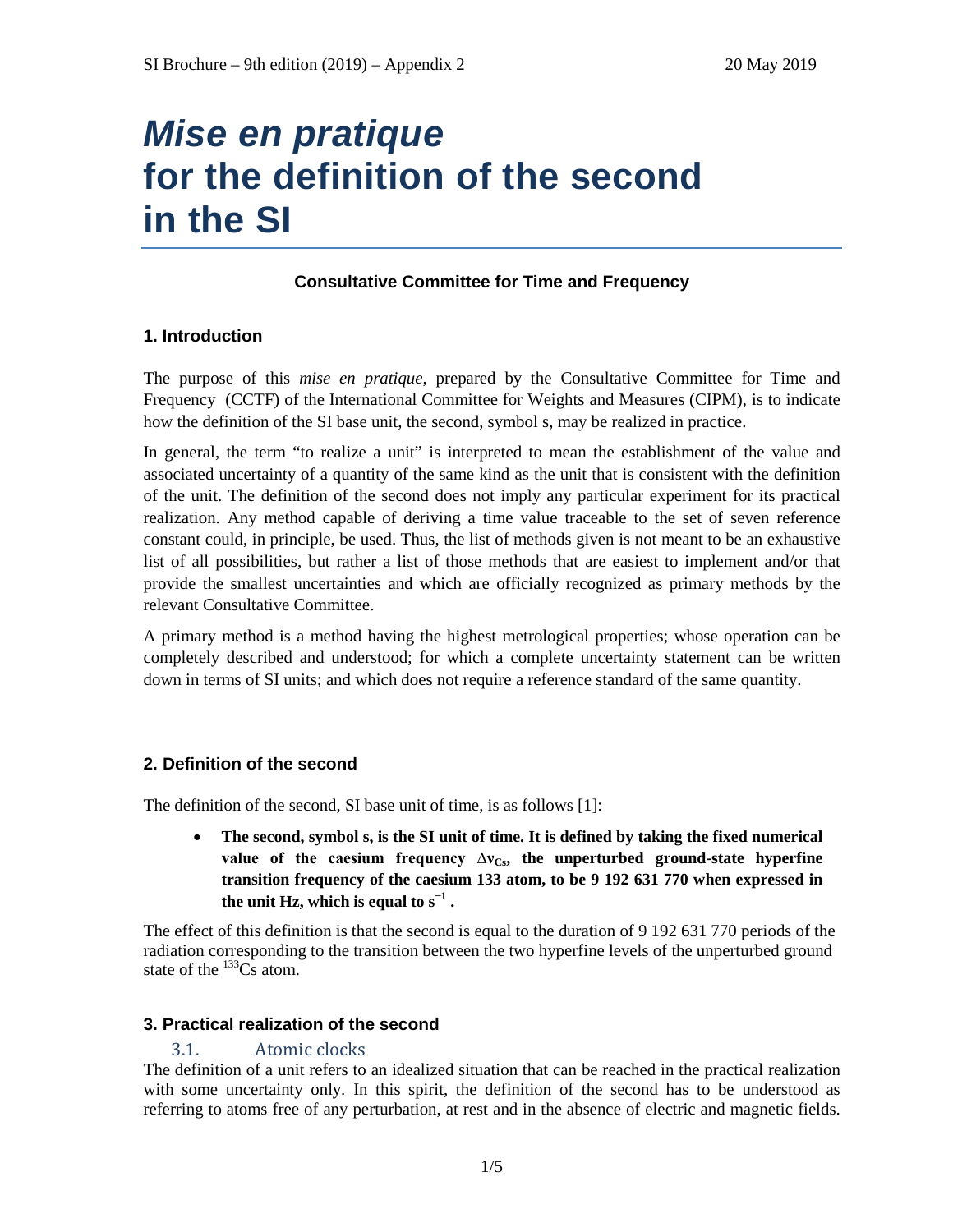A future re-definition of the second will be justified if these idealized conditions can be achieved much easier than with the current definition.

The definition of the second should be understood as the definition of the unit of proper time: it applies in a small spatial domain which shares the motion of the caesium atom used to realize the definition.

In a laboratory sufficiently small to allow the effects of the non-uniformity of the gravitational field to be neglected when compared to the uncertainties of the realization of the second, the proper second is obtained after application of the special relativistic correction for the velocity of the atom in the laboratory. It is wrong to correct for the local gravitational field.

### *3.1.1. Primary frequency standards*

A small number of national metrology laboratories realize the unit of time with the highest accuracy. To do so, they design and build frequency standards that produce electric oscillations at a frequency whose relationship to the transition frequency of the atom of caesium 133, which defines the second, is known with a very low uncertainty. For such **primary frequency standards,** the various frequency shifts, including those due to the relativistic Doppler effect linked to the atomic motion, the thermal radiation of the environment (blackbody shift), and several other effects related to the clock design and operation, are estimated and corrected for.

In 2017, the best of these primary standards produce the SI second with a relative standard uncertainty almost approaching one part in  $10^{16}$ .

Note that at such a level of accuracy the effect of the non-uniformity of the gravitational field over the size of the device cannot be ignored. The standard should then be considered in the framework of general relativity in order to provide the proper time at a specified point, for instance a connector.

#### *3.1.2. Secondary representations of the second*

A list of frequencies recommended for secondary representations of the second is maintained since 2006 and is available at [https://www.bipm.org/en/publications/mises-en-pratique/standard](https://www.bipm.org/en/publications/mises-en-pratique/standard-frequencies.html)[frequencies.html.](https://www.bipm.org/en/publications/mises-en-pratique/standard-frequencies.html)

The list contains the frequency values and the respective standard uncertainties for the rubidium microwave transition and for other optical transitions, including such in neutral atoms and in single trapped ions. They are considered as **secondary frequency standards, which** can be intrinsically accurate at the level of parts in  $10^{18}$ ; however, the uncertainties provided in the list are in the range of parts in low  $10^{14} - 10^{16}$  since the numerical values of the transition frequencies need to be determined by measurements with respect to primary standards with their intrinsic uncertainty as explained above.

#### *3.1.3. Other frequency standards*

Primary frequency standards can be used for calibration of the frequency of other frequency standards used as clocks in national time-service laboratories. These are generally commercial **caesium clocks** characterized by a very good long-term frequency stability: they are able to maintain a frequency with a stability better than 1 part in  $10^{14}$  over a few months, and thus constitute very good "time-keepers". The relative uncertainty of their frequencies is today of the order of  $5 \times 10^{-13}$  in stand-alone operations, a value which has improved by only a factor of 2 during the last 25 years.

Time metrology laboratories also use **hydrogen masers** which rely on the 1.4 GHz hyperfine transition in atomic hydrogen. Masers have a much better short-term frequency stability than any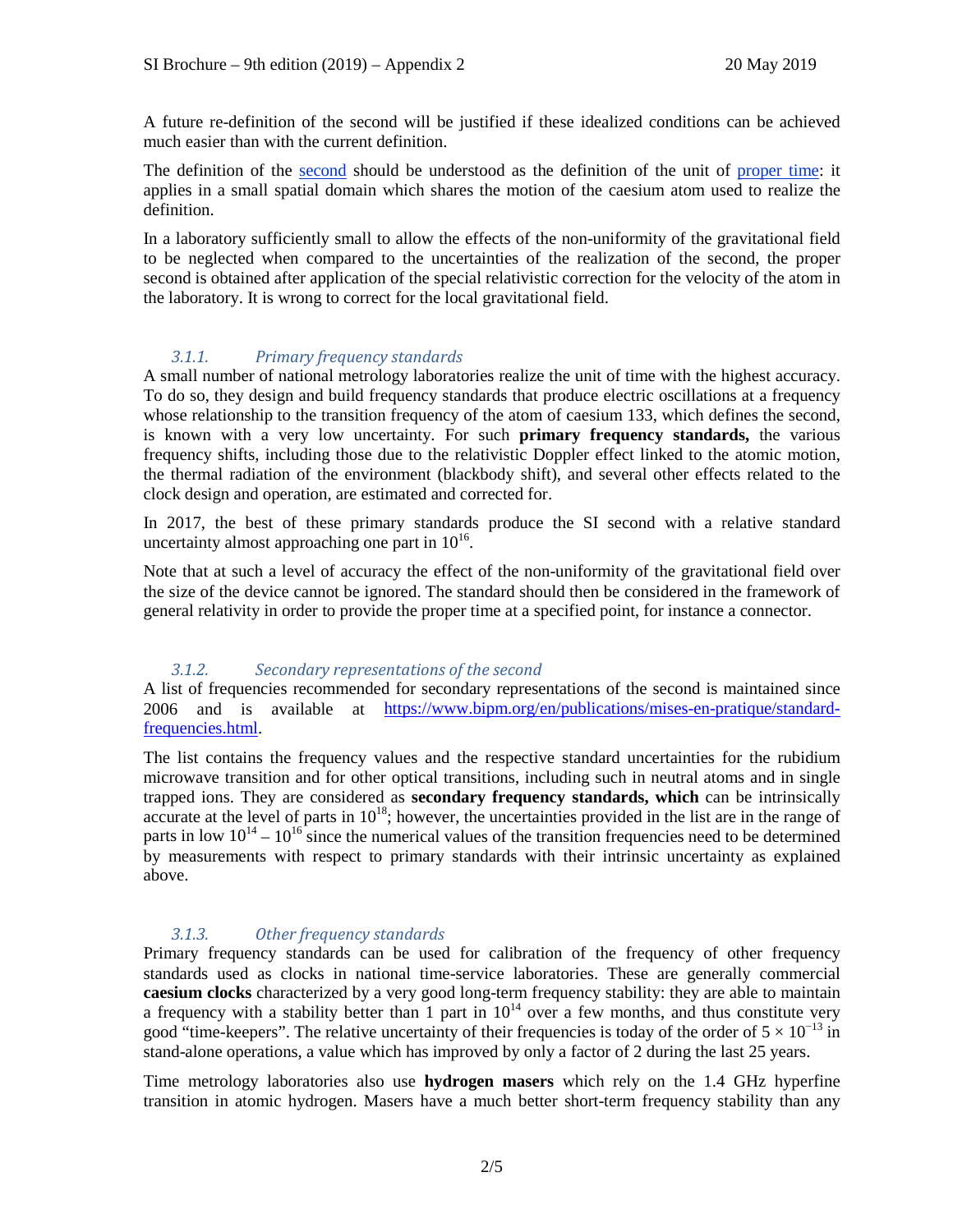commercial caesium clock. These instruments have traditionally been used in all applications which require a stable reference over intervals of less than one day (frequency stability of about 1 part in  $10^{15}$  for averaging times of a few hours). Some active hydrogen masers exhibit a small but well predictable drift of their frequencies with time, and they have thus been included with increasing importance in the realization of International Atomic Time (TAI) based on an ensemble of commercial clocks by BIPM (see below).

#### 3.2.Clock comparisons

The readings of clocks operated in metrology institutes cooperating with the BIPM with respect to a reference need to be known with high accuracy. In some applications, synchronous operation of clocks in widely separated establishments is a requirement. Both situations call for accurate methods of clocks comparison that can be operated anywhere on the Earth, at any time. In the context of general relativity, the concept of synchronization is arbitrary, and lies on a convention for simultaneity and synchronization.

The Global Navigation Satellite Systems (GNSS) provide a satisfactory solution to the problem of time transfer. The two complete systems orbiting − the US Global Positioning System (GPS) and the Russian Global Navigation Satellite System (GLONASS), composed respectively of 30 and 24 nongeostationary satellites − are designed for positioning, but have the particular feature that the satellites are equipped with atomic clocks which broadcast time signals. The European Galileo and the Chinese BeiDou are going to be equally useable in the near future. The signal received from one satellite in a laboratory equipped with an antenna with accurately known position allows the time difference between the local time scale and the GNSS system time to be determined with a Type A uncertainty of a few nanoseconds when averaging over 15 minutes. Receivers allow the simultaneous reception of signals from several satellites, and make use of signals transmitted on two frequencies. In the past, for data to be compared between two laboratories it was essential that they be collected under the strict condition of "common view". Common-view analysis still has some advantages, but it is no longer required in the case of GPS time transfer thanks to the availability in deferred time of satellite clock parameters, very precise satellite ephemerides and of ionospheric parameters, provided by the International GNSS Service (IGS). Alternatively, one can average over a set of observations in each laboratory and calculate the offsets between the local time scales from the differences in these mean values.

As of 2017, GPS is used on a regular basis to link national laboratories in many countries. The use of GLONASS satellites for time comparisons has increased with the completion of the satellite constellation and the operation of suitable dual-system GPS/GLONASS receivers. However, it remains limited to common-views until adequate parameters will be available.

Two-way satellite time and frequency transfer (TWSFTF) is used regularly for comparing more than ten timing centres world-wide. It consists of the quasi-simultaneous transmission of radiofrequency signals between two laboratories, using a geostationary telecommunication satellite as relay. It provides one-nanosecond accuracy in quasi real-time after typically 2 minutes of measurement.

All these methods of time comparison are subject to relativistic effects typically of several tens of nanoseconds, so corrections must be applied to take them into account.

Equally important is the determination of signal propagation delays in the transmitting (TWSTFT) and receiving equipment (GNSS). The BIPM developed a scheme for GPS equipment calibration in this context which builds on the support of the regional metrology organizations (RMOs) (see [http://www.bipm.org/jsp/en/TimeCalibrations.jsp\)](http://www.bipm.org/jsp/en/TimeCalibrations.jsp). Campaigns for TWSTFT link calibrations are undertaken and supported by the BIPM. The results of calibration campaigns are inter alia reflected in the uncertainty values for the differences  $[UTC - UTC(k)]$  in the *Circular T* (see below) which amount to between 1 ns and 7 ns, depending on the method and age of the calibration.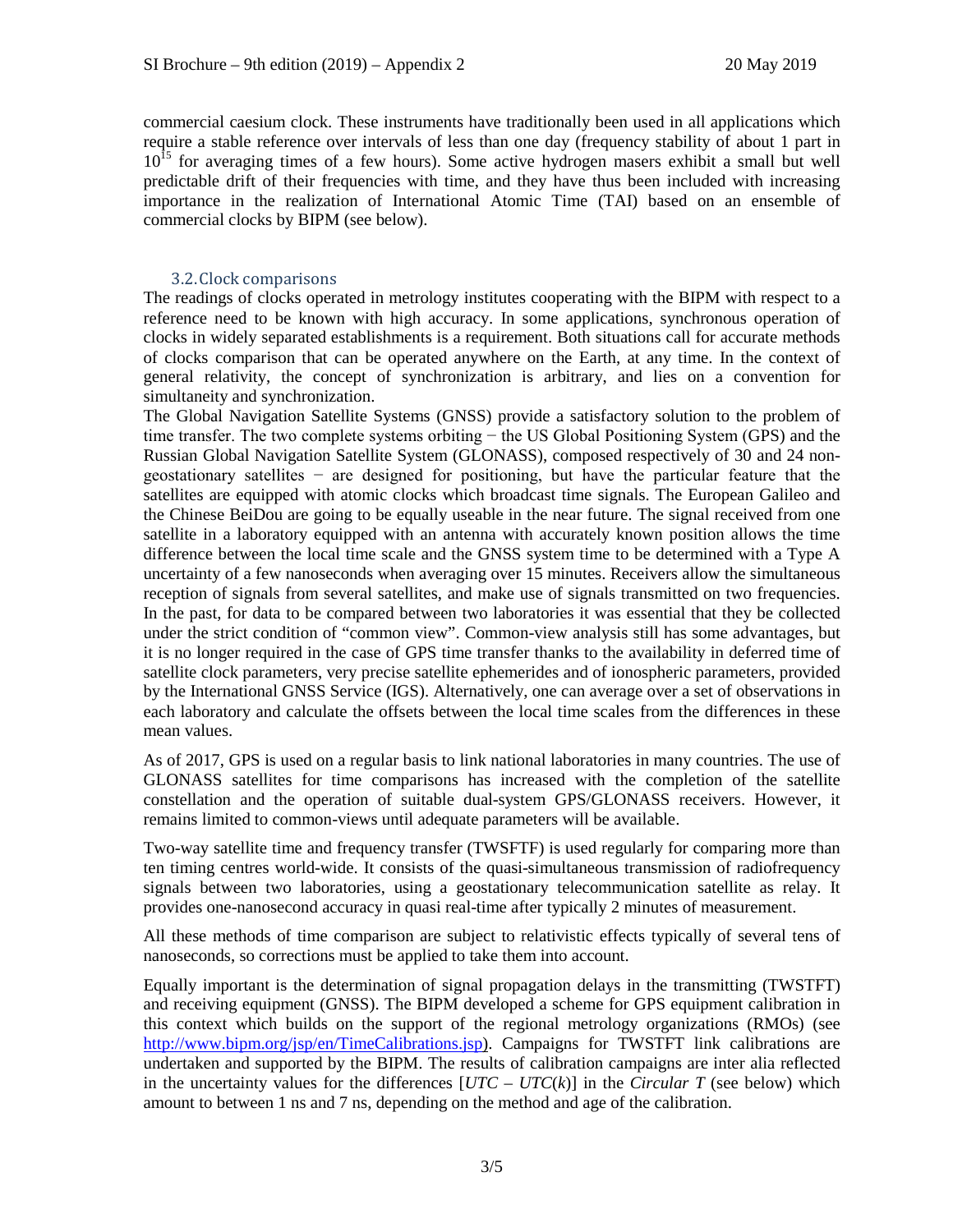#### 3.3.Time scales

National laboratories usually operate a number of clocks. These are run independently of one another and their data are sometimes combined to generate a perennial time scale. This scale is more stable and more accurate than that of any individual contributing clocks. The scale is based on the results of local clock comparisons in the laboratory. These atomic time scales are generally designated TA(*k*) for laboratory *k*.

Optimal combination of all the results of comparisons between the clocks maintained in the national time-service laboratories results in a world reference time scale, Coordinated Universal Time (UTC), based on International Atomic Time (TAI), as introduced by the 14th CGPM in 1971 (Resolution 1; CR, 77 and *Metrologia*, 1972, **8**, 35). The formal definitions of TAI and UTC have been provided by the Consultative Committee for Time and Frequency (CCTF) in the Recommendation CCTF 3 (2017) and approved in the Resolution 2 of the CGPM (2018) [https://www.bipm.org/utils/common/pdf/CGPM-2018/26th-CGPM-Resolutions.pdf:](https://www.bipm.org/utils/common/pdf/CGPM-2018/26th-CGPM-Resolutions.pdf)

*International Atomic Time (TAI) is a continuous time scale produced by the BIPM based on the best realizations of the SI second. TAI is a realization of Terrestrial Time (TT) with the same rate as that of TT, as defined by the IAU Resolution B1.9 (2000),*

*Coordinated Universal Time (UTC) is a time scale produced by the BIPM with the same rate as TAI, but differing from TAI only by an integral number of seconds.*

Responsibility for TAI was accepted by the CIPM and transferred from the *Bureau International de l'Heure* to the BIPM on 1 January 1988.

TAI is processed in two steps.

- A weighted average based on some 450 clocks maintained under metrological conditions in about 80 laboratories is first calculated. The algorithm used is optimized for long-term stability, which requires observation of the behaviour of clocks over a long duration. In consequence, TAI is a deferred-time time scale, available with a delay of a few weeks. In 2017, the relative frequency stability of TAI was estimated to 3 parts in  $10^{16}$  for mean durations of one month.
- The frequency accuracy of TAI is then evaluated by comparing the TAI scale unit with calibrations of the SI second produced by primary and secondary frequency standards. This requires the application of a correction to compensate for the relativistic frequency shift between the location of the primary standard and a fixed point on a conventional surface of equal gravity potential, very close to the rotating geoid. The magnitude of this correction is, between points fixed on the surface of the Earth, of the order of 1 part in  $10^{16}$  per metre of altitude. During 2017, the fractional deviation between the TAI scale unit and the SI second on the rotating geoid was a few parts in  $10^{16}$ , and was known with a standard uncertainty of about 3  $\times$  10<sup>-16</sup>. Both numerical values change slightly from month to month and are reported in the BIPM *Circular T*. This difference is reduced whenever necessary by steering the frequency of TAI through the application of corrections, of a few parts in  $10^{16}$  in magnitude, every month. This method improves the accuracy of TAI while not degrading its middle-term stability.

TAI is not distributed directly in everyday life. The time in common use is UTC as recommended by the 15th CGPM in its Resolution 5 in 1975 (CR, 104 and *Metrologia*, 1975, **11**, 180). UTC differs